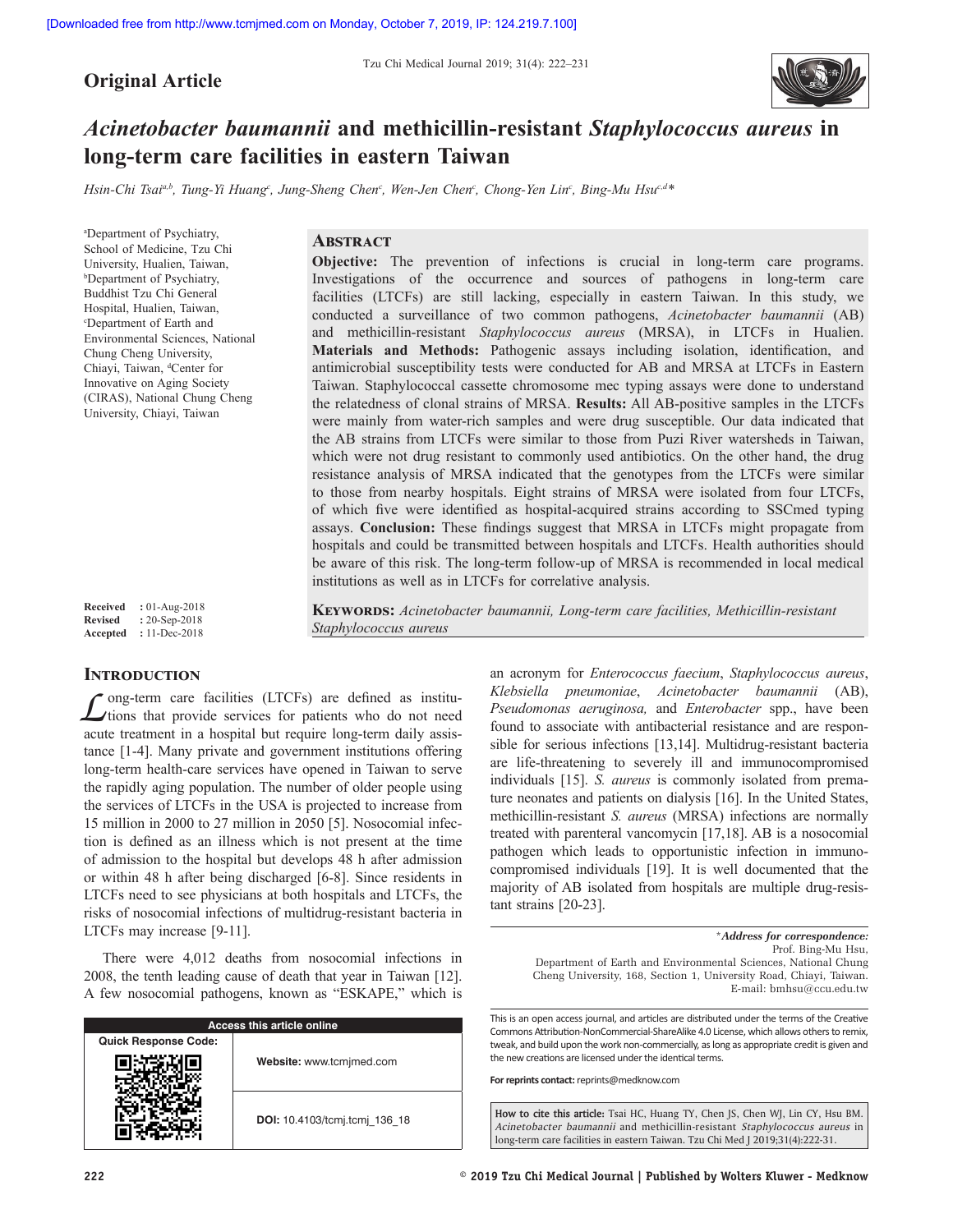Studies have shown a possible transmission pathway between hospitals, LTCFs, and local communities [8,24-28]. Healthcare-associated infections resulting from MRSA and antimicrobial-resistant AB have been documented, indicating a potential crisis for the spread of drug-resistant bacteria to patients living in nearby LTCFs [25]. There are several reports of cluster infections among residents caused by long-term social contact with patients and personnel in LTCFs [25,26,29]. In a series of studies on the genotyping of MRSA in hospitals and LTCFs pulsed‑field gel electrophoresis patterns showed a strong correlation between genetics and geography, suggesting a spreading effect to adjacent institutions [30-32]. Heterogeneous typing of the mobile genetic element, staphylococcal cassette chromosome mec (SCCmec) of MRSA acquired from hospital, community, and others environments is a convenient alternative typing method for discriminating the origins of the pathogen [33-35]. In general, speaking, hospital-acquired MRSA are dominated by Type I, II, and III, while Type IV and V are prevalent in community-acquired strains with the majority containing genes that encode the panton-valentine leukocidin (PVL) toxin. Recent studies have shown MRSA can be isolated from environments other than hospitals and communities and the pathogen is associated with the usage of antibiotics in the husbandry industry in the raising of livestock. Jayaweera and Kumbukgolla have confirmed that livestock-associated MRSA resembles the Type IV and V strains except for the existence of the PVL gene [36]. Owing to concerns about cross infection from hospital-acquired infections, many LTCFs impose quarantine policies on patients returning from hospitals [37-40].

An environmental survey addressing the common pathogens AB and MRSA in LTCFs in Taiwan focused on western Taiwan where the majority of the population resides [4]. There are numerous of medical centers and regional hospitals in western Taiwan, and residents have access to more hospitals than residents in eastern Taiwan, making it difficult to analyze the evolutionary connection of bacteria between LTCFs and hospitals. In the Hualien area, the single medical center, Tzu Chi Hospital, is surrounded by several LTCFs. The aim of this study is to investigate the occurrence of nosocomial-acquired pathogens in LTCFs in eastern Taiwan and track microbial sources associated with Hualien Medical Center.

#### **Materials and methods**

#### **Sample collection**

In total, 154 environmental samples (including moist and arid samples) from four LTCFs in Eastern Taiwan were subjected to the detection of AB and MRSA [Figure 1]. The approximate geographical coordinates (latitude/longitude) of the LTCF B, C, D, and E are (23.970045, 121.571641), (23.958705, 121.547541), (24.126644, 121.651398), and (23.960602, 121.599818), respectively. For each LTCF, the sampled areas comprised private areas and appliances (including doorknobs, living room floors, bedding, bed rails, curtains, bathroom floors, sinks, toilet bowls, toilet seats, drinking fountains, nasogastric tubes, and washbasins) and public areas (including hall railings, public sinks, and drinking fountains). Sterile cotton swabs were used to wipe the surface areas



**Figure 1:** Sampling locations of the four long-term care facilities in eastern Taiwan

of sampled spots. Water from private bathrooms, public bathrooms, and used nasogastric tubes were collected for pathogen detection. For the water samples, 300 mL was filtered through 45-mm-diameter cellulose nitrate membranes (Pall, Michigan, USA) with a pore size of 0.45 μm. After filtration, the membranes were incubated with MacConkey Broth (Merck, Darmstadt, Germany) and Trypticase Soy Broth supplemented with 6.5% NaCl (TPM ready-to-use media, Taipei, Taiwan) for the enrichment of AB and MRSA, respectively. To collect bacteria, the cotton swabs were immersed in 2 mL of 1X phosphate buffer saline (PBS) and vortexed thoroughly for subsequent enrichment. Nasogastric tubes were washed with 5 mL of PBS. One-tenth of the elution buffer was transferred to the specific enrichment media for growth and detection of AB and MRSA. A series of steps for specific pathogen selection and enrichment were carried out to harvest these pathogens.

#### **Isolation of** *Acinetobacter baumannii* **and methicillin-resistant** *Staphylococcus aureus*

Two steps for selective culture were used to grow AB on inoculation agar using CHROMagar™ *Acinetobacter* (TPM ready-to-use media, Taipei, Taiwan) and 5% sheep blood agar (TPM ready-to-use media, TPM150M). CHROMagar™ *MRSA* (TPM ready-to-use media) and Baird-Parker agar (TPM ready-to-use media) were used for selective growth of MRSA. After inoculation, the agar plates were incubated at 30°C for 24 h. The colonies on the inoculation plates were transferred to sterile tubes containing brain-heart infusion broth. Bacterial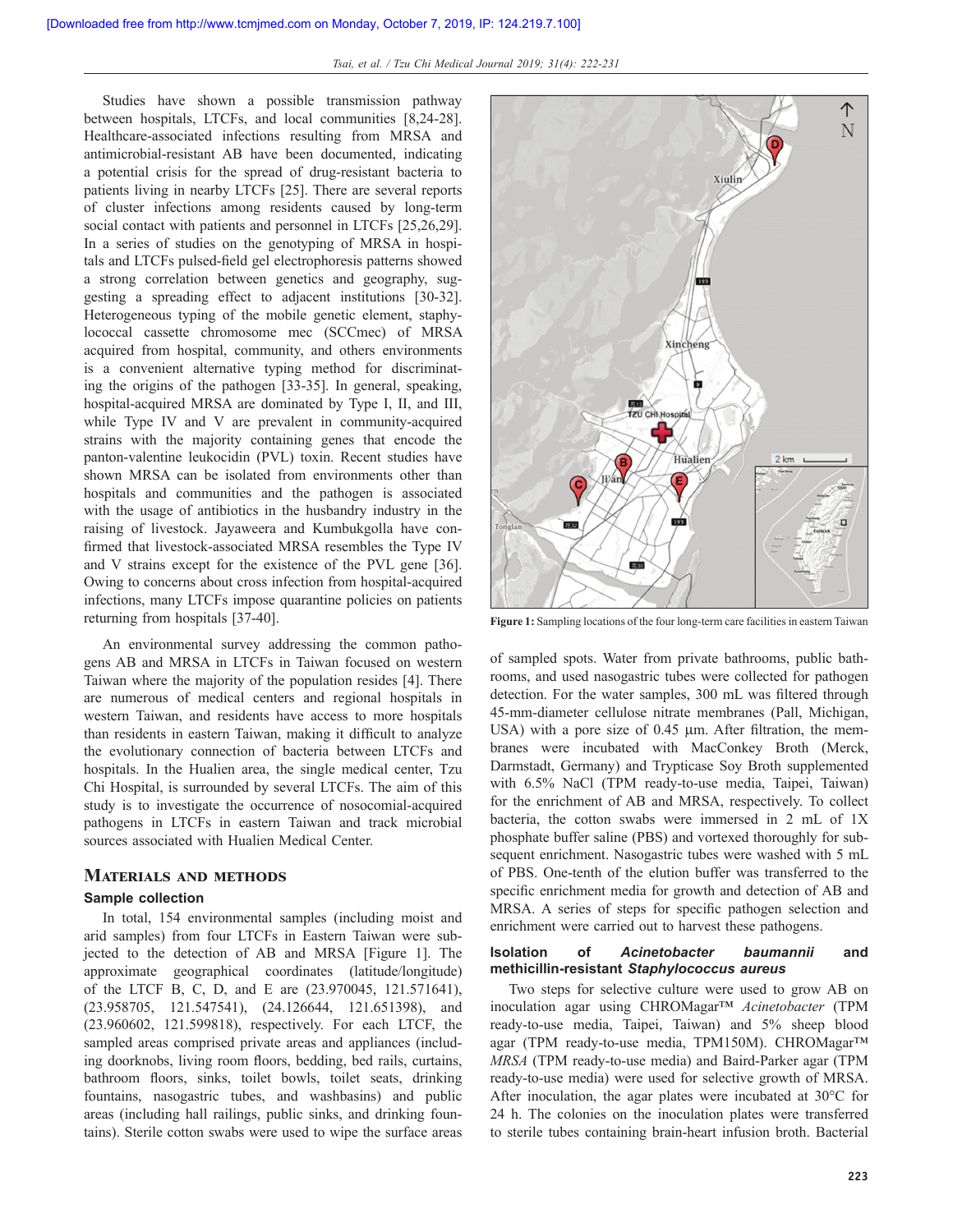DNA in a volume of 300–600 μL in the broth was isolated for further species identification, molecular characterization, and drug resistance analysis.

# **Identification of** *Acinetobacter baumannii* **and methicillin-resistant** *Staphylococcus aureus*

Bacterial DNA was extracted by commercial kits (MagPurix Viral DNA Extraction Kit ZP02006) under an automated DNA extraction system (MagPurix 12s Automated Nucleic Acid Purification System, Zinexts Life Science Corp., Taipei, Taiwan) according to the user manual. The total DNA eluate (2 μL) was mixed with the primers  $(1 \mu L \text{ each}, 0.4 \mu M)$ , Fast-Run Taq master mix with dye (5 μL), and deionized water (16  $\mu$ L) to make a final reaction volume of 25  $\mu$ L. The primers and thermal cycling used are summarized in Table 1.

For AB and MRSA detection [41-43], DNA extractions of positive controls (AB, ATCC 19606, and MRSA ATCC 29213) were also included in each run. Amplicons of polymerase chain reaction (PCR) products were electrophoresed on 2% agarose gel (AMRESCO, Solon, US). Gels were stained with a solution of ethidium bromide for visualization under ultraviolet (UV) light.

# **Enterobacterial repetitive intergenic consensus‑polymerase chain reaction for** *Acinetobacter baumannii* **and methicillin-resistant** *Staphylococcus aureus*

Enterobacterial repetitive intergenic consensus (ERIC) - PCR was performed as described in Rivera *et al*. with some modifications [44]. The primers ERIC-1R (5'-ATG TAA GCT CCT GGG GAT TCA C-3') and ERIC-2 (5'-AAG124 TAA GTG ACT GGG GTG AGC G-3') were employed to amplify the ERIC‑PCR fingerprints of AB and MRSA [Table 1]. The mixture (25 μL) consisted of dNTP (200 μM), HiFi DNA polymerase (Yeastern Biotech, Tapei, Taiwan), MgCl<sub>2</sub> (3 mM), Tris-HCl ( $pH = 9.0$ , 10 mM), primers (1.0  $\mu$ M each), and DNA templates (50 ng) with distilled sterile water to make the final volume of 50 μL [45]. The thermal cycling conditions for AB and MRSA are summarized in Table 1. Electrophoresis was carried out to separate the amplicons of the ERIC-PCR products on agarose gel 1.5% (Biobasic Inc.,) containing Tris-acetate-EDTA (TAE) buffer and 1 μg/mL ethidium bromide at 100 V for 30 min. Gels were visualized with a UV transilluminator.

ERIC-PCR patterns (PCR) were analyzed with the Bionumerics (Applied Maths, Inc., Austin, USA) software package. The relationship between two given isolates was scored by the Jaccard similarity coefficient, and isolates were clustered into groups of inter-isolation similarities based on the unweighted pair group method with arithmetic averages.

# **Antibiotic susceptibility of** *Acinetobacter baumannii*  **and methicillin-resistant** *Staphylococcus aureus*

All AB and MRSA isolates were tested for antibiotic susceptibility with Kirby–Bauer disk diffusion tests (BD BBL, Sparks, USA) on Mueller-Hinton agar plates (TPM ready-to-use media) according to the National Committee for Clinical Laboratory Standards. The antibiotics and dosages tested in this study were as follows: ciprofloxacin (5 μg), clindamycin (2 μg), erythromycin (15 μg) cefepime (30 μg),

# **Virulence Gene profile and staphylococcal cassette chromosome mec with PVL typing assay for methicillin-resistant** *Staphylococcus aureus*

The DNA elution of MRSA was subjected to virulence gene and SCCmec PCR for toxin and SSCmec typing [46-49]. The primer information for virulence genes and SCCmec with PVL for MRSA is shown in Table 1. The mixture (25 μL) consisted of dNTP (200  $\mu$ M), Taq polymerase (1.8 U, Biolabs), MgCl<sub>2</sub> (3 mM), Tris-HCl (pH = 9.0, 10 mM), primers (1.0  $\mu$ M each), and DNA templates (50 ng) with distilled sterile water to make a final volume of 50 μL [46‑48]. Electrophoresis was carried out to separate the amplicons of ERIC-PCR products on agarose gel 1.5% (Biobasic Inc.,) containing TAE buffer and 1 μg/mL ethidium bromide at 100 V for 30 min. Gels were visualized with a UV transilluminator.

### **Results**

# **Methicillin resistant** *Staphylococcus aureus* **and**  *Acinetobacter baumannii* **detection rates at four long-term care facilities**

The occurrence of AB and MRSA in moist and arid samples is summarized in Table 2. In this study, MRSA and AB were detected in 5.2% and 2.6% of all samples, respectively. MRSA was present in three of the five nasogastric tubes sampled, while AB was isolated from two types of aquatic samples, for example, drinking fountains and sinks. The hot spots for AB were high humidity environments such as drinking fountains and washbasins. MRSA was mostly associated with bathrooms, suggesting a connection with feces contamination.

# **Characterization of methicillin-resistant** *Staphylococcus aureus* **and** *Acinetobacter baumannii* **by enterobacterial repetitive intergenic consensus‑polymerase chain reaction fingerprinting**

The ERIC‑PCR fingerprint analysis outcomes are shown in Table 3. Data from cluster analysis by ERIC‑PCR fingerprinting showed that three strains of AB, classified into AB-1, AB-2, and AB-3 clusters were isolated from different LTCFs. Both AB-2 and AB-3 were isolated from drinking fountains and presented high similarity in ERIC PCR-based analysis. Eight strains of MRSA were divided into six subtypes in ERIC PCR-based analysis. The MRSA-1 type was found in three different LTCFs. AB was detected on bathroom floors, toilet seats, and nasogastric tubes. The MRSA strains from nasogastric tube samples comprised different subtypes in ERIC fingerprinting analysis, although they were all from the same LTCF.

### **Antimicrobial susceptibility of** *Acinetobacter baumannii*  **and methicillin-resistant** *Staphylococcus aureus*

The antimicrobial susceptibility outcomes are also shown in Table 3. All AB strains were sensitive to antibiotics listed in the table. In the MRSA resistance study, a total of five strains met the definition of multidrug-resistant strains. These five strains were isolated from three LTCFs, of which two were from bathroom floor samples. MRSA-6, with the most serious potential for drug resistance, was isolated from nasogastric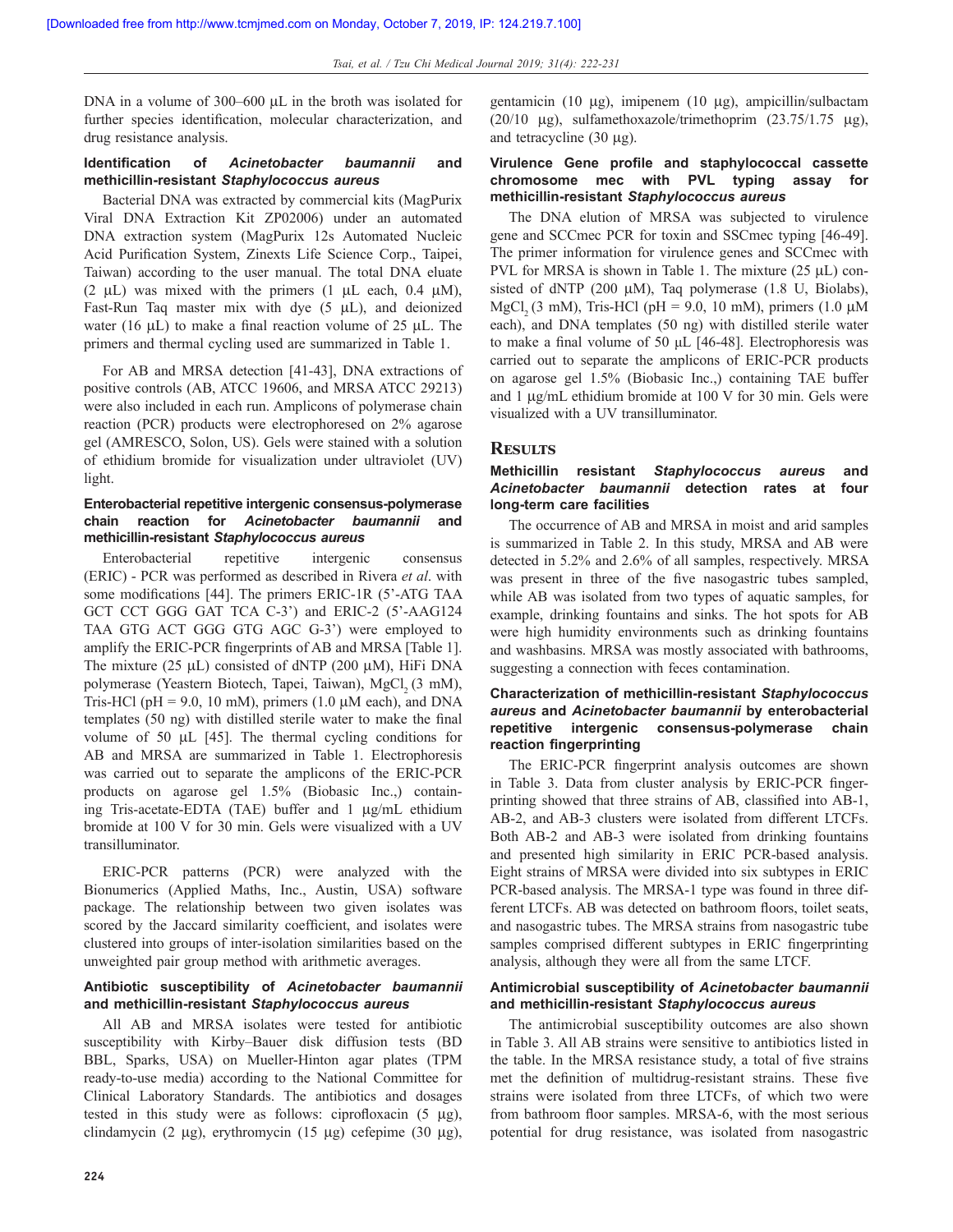| Pathogens             | Target gene   | Analysis                   | <b>Size</b> | Sequence (5' to 3')                                                           | Final Volume: 25 µL<br><b>Reaction Materials</b> | PCR condition                                                                       | Reference |
|-----------------------|---------------|----------------------------|-------------|-------------------------------------------------------------------------------|--------------------------------------------------|-------------------------------------------------------------------------------------|-----------|
| A. baumannii          | ITS region    | identification<br>Isolates | 208         | p-AbI-TSB: 5'-AGAGCACTGTGCACTTAAG-3'<br>p-Ab-ITSF: S'-CATTATCACGGTAATTAGTG-3' | DNA: 100-300 ng<br>Primer: 400 nM                | Predenaturation: 94°C 5 min<br>Denaturation: 94°C 30s                               | $[4]$     |
|                       |               |                            |             |                                                                               | Master mix: 5 µL                                 | Annealing: 55°C 30s<br>Extension: 72°C 30s                                          |           |
| A. baumannii          | ERIC          | Isolates                   |             | ERICIR: 5'-ATGTAAGCTCCTGGGGATTCAC-3'                                          | DNA: 100-300 ng                                  | Predenaturation: 95°C 7 min<br>Final extension: 72°C 7 min<br>DAE cycles: 30 cycles | $[4]$     |
|                       |               | typing                     |             | ERIC2: 5'-AAGTAAGTGACTGGGGTGAGCG-3'                                           | Master mix: 5 µL<br>Primer: 1000 nM              | Denaturation: 95°C 60s<br>Annealing: 52°C 60s                                       |           |
|                       |               |                            |             |                                                                               |                                                  | Extension: 65°C 8 min                                                               |           |
|                       |               |                            |             |                                                                               |                                                  | Final extension: 65°C 10 min<br>DAE cycles: 30 cycles                               |           |
| Methicillin-resistant | nuc           | Isolates                   | 270         | mc-F 5'-GCGATTGATGGTGATACGGTT-3'                                              | DNA: 100-300 ng                                  | Predenaturation: 95°C 5 min                                                         | [42, 43]  |
| S. aureus             | mecA          | identification             | 448         | mc-R 5'-AGCCAAGCCTTGACGAACTAAAGC-3'<br>mecA-F 5'-CTCAGGTACTGCTATCCACC-3'      | Primer: 400 nM nuc<br>FR and mecA FR             | Denaturation: 94°C 60s<br>Annealing: 55°C 60s                                       |           |
|                       |               |                            |             | mecA-R 5'-CACTTGGTATATCTTCACC-3'                                              | Master mix: 5 µL                                 | Extension: 72°C 60s                                                                 |           |
|                       |               |                            |             |                                                                               |                                                  | DAE cycles: 30 cycles                                                               |           |
| Methicillin-resistant | ERIC          | Isolates                   |             | ERICIR: 5'-ATGTAAGCTCCTGGGGATTCAC-3'                                          | DNA: 100-300 ng                                  | Final extension: 72°C 10 min<br>Denaturation-1: 95°C 5 min                          | [4]       |
| S. aureus             |               | typing                     |             | ERIC2: 5'-AAGTAAGTGACTGGGGTGAGCG-3'                                           | Primer: 500 nM                                   | Annealing-1:36°C 1 min                                                              |           |
|                       |               |                            |             |                                                                               | Master mix: 5 µL                                 | Extension-1: 72°C 4 min                                                             |           |
|                       |               |                            |             |                                                                               |                                                  | DAE-1 cycles: 1 cycles                                                              |           |
|                       |               |                            |             |                                                                               |                                                  | Denaturation-2: 95°C 1 min                                                          |           |
|                       |               |                            |             |                                                                               |                                                  | Annealing-2: 36°C 1 min                                                             |           |
|                       |               |                            |             |                                                                               |                                                  | Extension-2: 72°C 4 min                                                             |           |
|                       |               |                            |             |                                                                               |                                                  | DAE-2 cycles: 35 cycles                                                             |           |
| Methicillin-resistant |               | Virulence                  | 121         | entA-F: S'-TTGGAACGGTTAAAACGAA-3'                                             | DNA: 100-300 ng                                  | Predenaturation: 94°C 5 min<br>Final extension: 72°C 8 min                          | $[49]$    |
| S. aureus             | entA<br>entB  | gene                       | 478         | entA-R: 5'-GAACCTTCCCATCAAAAACA-3'                                            | Primer: 400 nM                                   | Denaturation: 94°C 1 min                                                            |           |
|                       | entC          | detection                  | 459         | entB-F: S'-TCGCATCAAACTGACAAACG-3'                                            | Primer FR                                        | Annealing: 2 min                                                                    |           |
|                       | $\emph{entD}$ |                            | 384         | entB-R: 5'-GCAGGTACTCTATAAGTGCC-3'                                            | Master mix: 5 µL                                 | Extension: 72°C 1 min                                                               |           |
|                       | entE          |                            | 495         | entC-F: 5'-GGAGGAATAACAAAACATGAAGG-3'<br>entC-R: S'-AAAGGCAAGCACCGAAGTAC-3'   |                                                  | DAE cycles: 35 cycles                                                               |           |
|                       | $t$ sst- $I$  |                            | 271         |                                                                               |                                                  | Final extension: 72°C 5 min                                                         |           |

*Tsai, et al. / Tzu Chi Medical Journal 2019; 31(4): 222-231*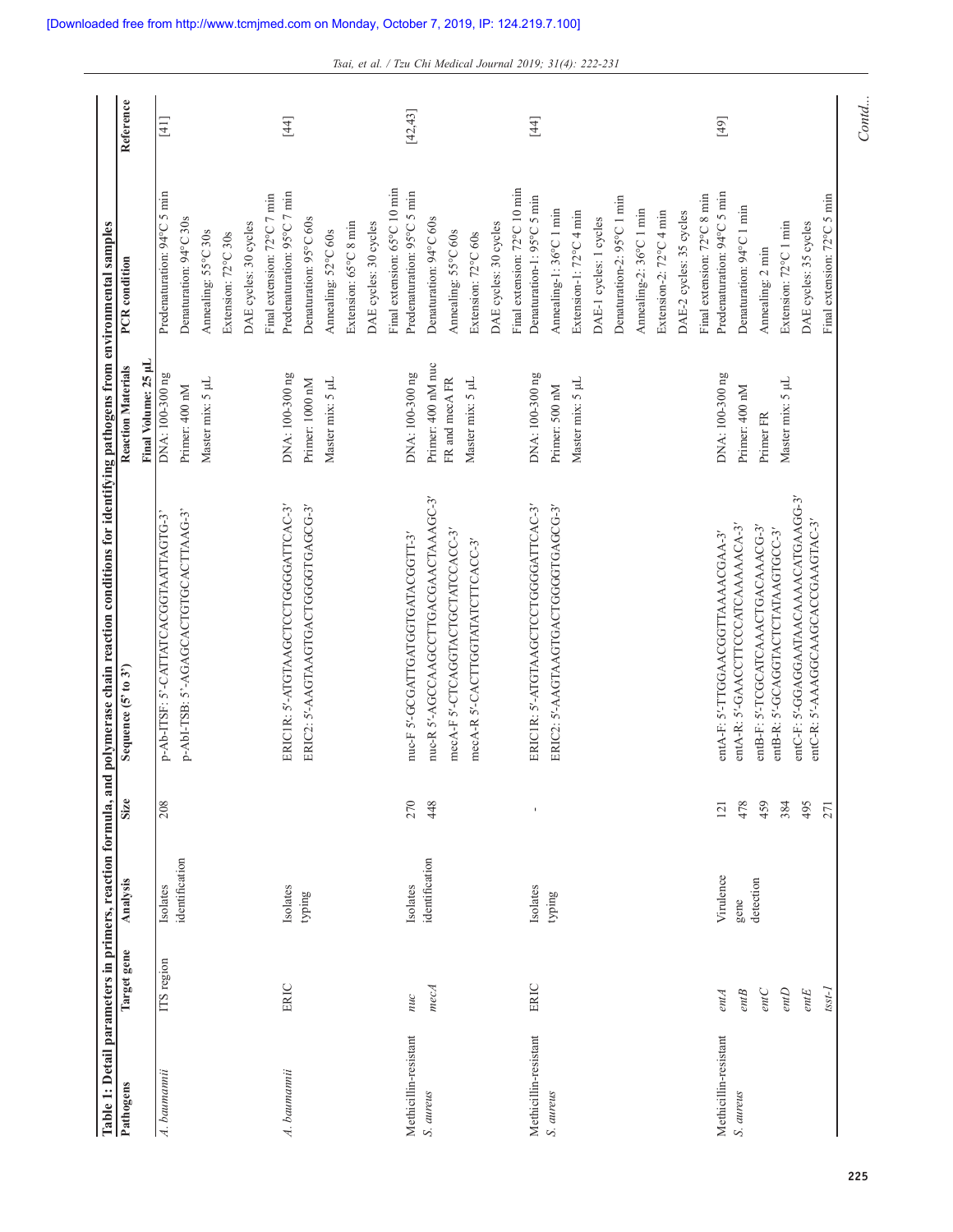| Table 1: Contd        |                             |               |             |                                                                            |                                         |                              |           |
|-----------------------|-----------------------------|---------------|-------------|----------------------------------------------------------------------------|-----------------------------------------|------------------------------|-----------|
| Pathogens             | Target gene                 | Analysis      | <b>Size</b> | Sequence (5' to 3')                                                        | <b>Reaction Materials</b>               | PCR condition                | Reference |
|                       |                             |               |             |                                                                            | Final Volume: 25 µL                     |                              |           |
|                       | eta                         |               | 464         | entD-F: 5'-TGGTGGTGAAATAGATAGGAC-3'<br>antD-R: 5'-TGAAGGTGCTCTGTGGATAAT-3' |                                         | AnnealingTemp.<br>entA: 50°C |           |
|                       | etb                         |               | 200         |                                                                            |                                         |                              |           |
|                       |                             |               |             | entE-F: 5'-TGGTAGCGAGAAAAGCGAAG-3'                                         |                                         | entB: 55°C                   |           |
|                       |                             |               |             | antE-R: 5'-TGTAAATAATGCCTTGCCTGAA-3'                                       |                                         | entC: 59°C                   |           |
|                       |                             |               |             | tsst-1-F: 5'-CTGGTATAGTAGTGGGTCTG-3'                                       |                                         | $entD:51^{\circ}C$           |           |
|                       |                             |               |             | tsst-1-R: 5'-AGGTAGTTCTATTGGAGTAGG-3'                                      |                                         | $entE:$ 55.5°C               |           |
|                       |                             |               |             | eta-F: 5'-TTTGCTTTCTTGATTTGGATTC-3'<br>eta-R: 5'-GATGTGTTCGGTTTGATTGAC-3'  |                                         | $t s s t$ - $I : 54$ °C      |           |
|                       |                             |               |             | etb-F: S'-ACGGCTATATACATTCAATT-3'                                          |                                         | eta: 54°C                    |           |
|                       |                             |               |             | etb-R: 5'-TCCATCGATAATATACCTAA-3'                                          |                                         | etb: $50.9^{\circ}$ C        |           |
| Methicillin-resistant | SCCmec <sub>I</sub>         | <b>SCCmec</b> | 613         | Type I-F: S'-GCTTTAAAGAGTGTCGTTACAGG-3'                                    | DNA: 100-300 ng                         | Predenaturation: 94°C 5 min  | $[47]$    |
| S. aureus             | SCCmec II                   | typing        | 398         | Iype I-R: S'-GTTCTCTCATAGTATGACGTCC-3'                                     | Primer: 48 nM                           | Denaturation-1: 94°C 45s     |           |
|                       | SCCmee III                  |               | 280         | Type II-F: S'-CGTTGAAGATGATGAAGCG-3'                                       | $I-FR$ , 32 nM $II-FR$ ,                | Annealing-1: 65°C 45s        |           |
|                       | SCCmec V                    |               | 325         | Type II-R: 5'-CGAAATCAATGGTTAATGGACC-3'                                    | nM IVa-FR, 92 nM<br>40 nM III-FR, 104   | Extension-1: 72°C 1.5 min    |           |
|                       |                             |               |             | Type III-F: S'-CCATATTGTGTACGATGCG-3'                                      | $\rm{IVD}\mbox{-}\rm{FR},\,78\;\rm{nM}$ | DAE-1 Cycles: 10 cycles      |           |
|                       |                             |               |             | Type III-R: S'-CCTTAGTTGTCGTAACAGATCG-3'                                   | IVc-FR, 280 nM                          | Denaturation-2: 94°C 45s     |           |
|                       |                             |               |             | Type V-F: S'-GAACATTGTTACTTAAATGAGCG-3'                                    | IVd-FR, 60 nM                           | Annealing-2: 55°C 45s        |           |
|                       |                             |               |             | Type V-R: 5'-TGAAAGTTGTACCCTTGACACC-3'                                     | V-FR                                    | Extension-2: 72°C 1.5 min    |           |
|                       |                             |               |             |                                                                            | Master mix: 5 µL                        | DAE-2 cycles: 25 cycles      |           |
|                       |                             |               |             |                                                                            |                                         | Final extension: 72°C 10 min |           |
| Methicillin-resistant | SCCmec <sub>I</sub>         | <b>SCCmec</b> | 495         | CIF2 F2: 5'-TTCGAGTTGCTGATGAAGAAGG-3'                                      | DNA: 100-300 ng                         | Predenaturation: 94°C 4 min  | $[46]$    |
| S. aureus             | SCCmec <sub>II</sub>        | typing        | 284         | CIF2 R2: 5'-ATTTACCACAAGGACTACCAGC-3'                                      | Primer: 400 nM                          | Denaturation: 94°C 30s       |           |
|                       | <b>SCCmec</b>               |               | 209         | KDP F1: 5'-AATCATCTGCCATTGGTGATGC-3'                                       | CIF-FR, 200 nM                          | Annealing: 53°C 30s          |           |
|                       | $\mathbb{II}, \mathbb{III}$ |               | 243         | KDP R1: 5'-CGAATGAAGTGAAAGAAAGTGG-3'                                       | KDP-FR, 200 nM<br>RIFF3R9               | Extension: 72°C 1 min        |           |
|                       | SCCmec III                  |               | 414         | MECIP2: 5'-ATCAAGACTTGCATTCAGGC-3'                                         | 400 nM MECI-FR,                         | DAE cycles: 30 cycles        |           |
|                       | SCCmec III                  |               | 342         | MECIP3: S'-GCGGTTTCAATTCACTTGTC-3'                                         | 400 nM RIFF10R13,                       | Final extension: 72°C 4 min  |           |
|                       | SCCmec <sub>I</sub> ,       |               |             | RIF F3: 5'-GTGATTGTTCGAGATATGTGG-3'                                        | 800 nM DCS-FR                           |                              |           |
|                       | II, IV                      |               |             | RIF R9: 5'-CGCTTTATCTGTATCTATCGC-3'                                        | Master mix: 5 µL                        |                              |           |
|                       |                             |               |             | RIF F10: 5'-TTCTTAAGTACACGCTGAATCG-3"                                      |                                         |                              |           |
|                       |                             |               |             | RIF R13: S'-GTCACAGTAATTCCATCAATGC-3'                                      |                                         |                              |           |
|                       |                             |               |             | DCS F2: 5'-CATCCTATGATAGCTTGGTC-3'                                         |                                         |                              |           |
|                       |                             |               |             | DCS R1: 5'-CTAAATCATAGCCATGACCG-3'                                         |                                         |                              |           |

*Tsai, et al. / Tzu Chi Medical Journal 2019; 31(4): 222-231*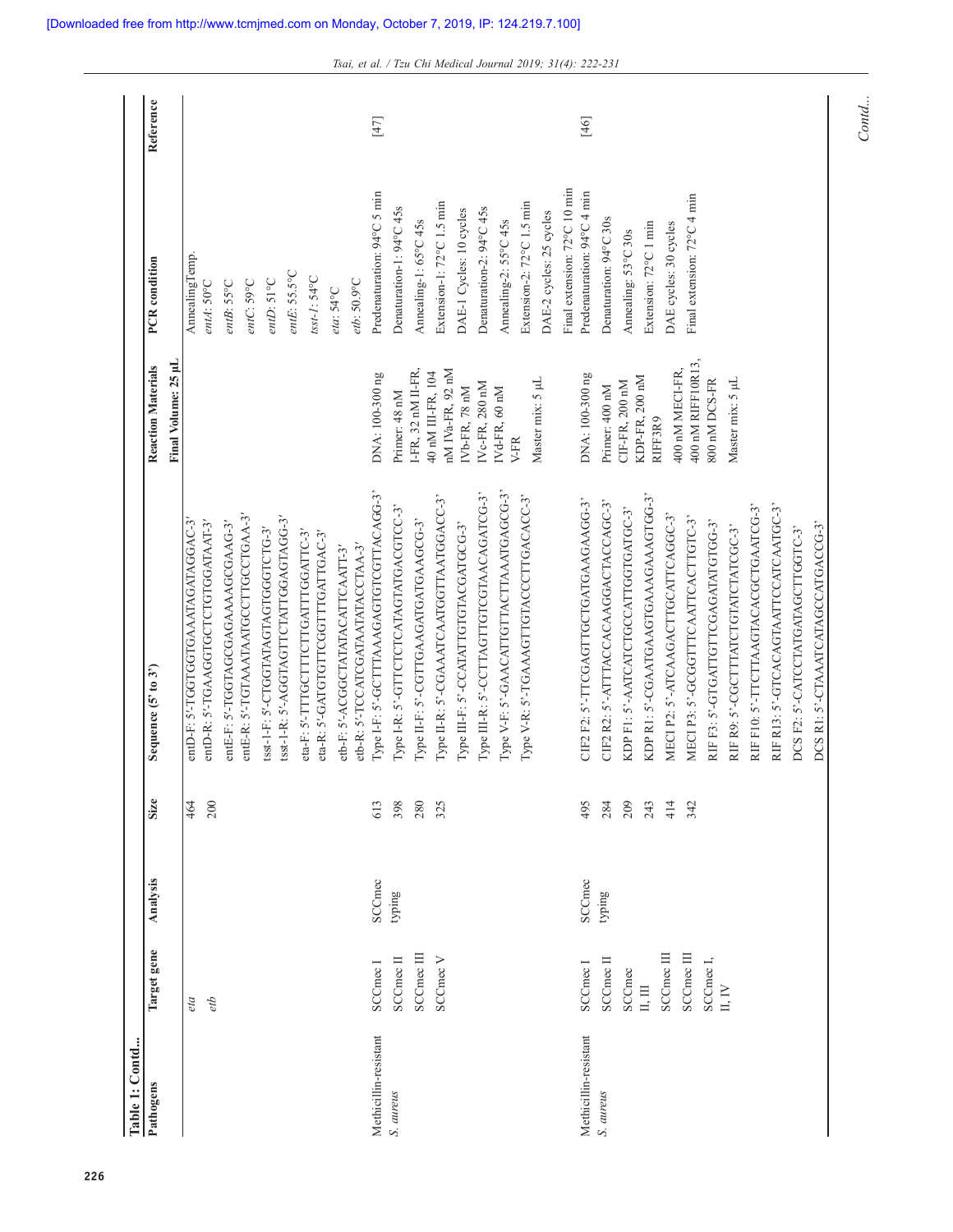tubes. Some strains of MASA showed moderate resistance to antibiotics.

## **Staphylococcal cassette chromosome mec typing and virulence gene assays of methicillin-resistant**  *Staphylococcus aureus*

In the virulence gene study, our results indicated that all strains of MRSA comprised eta genes, which belong to a wide range of virulence factors and are associated with exfoliative toxins [Table 4]. The other two strains (106HT-NH-MRSA14111) and (106HT-NH-MRSA13911) that possess entC genes were found in LTCF-D, while the 106HT-NH-MRSA20211 strain from nasogastric tube samples comprised three virulence genes (entA, entE, eta). Using the SCCmec typing method [Table 4], five out of eight strains were classified as SCCmec Type I  $(1/5)$ , and III  $(4/5)$ , which are all hospital-acquired MRSA. The other three strains resemble SCCmec Type IV except for the PVL genes, suggesting the involvement of livestock-associated MRSA in LTCFs. Samples of the hospital-acquired strains (Type I and III) were taken from bathroom floors, toilet seats, nasogastric tubes, and bedding.

### **Discussion**

A previous study conducted in western Taiwan has shown MRSA which was not the predominant species in the hospital was the most common pathogen in LTCFs. That study also indicated that MRSA and AB occur significantly less frequently in LTCFs than hospitals [4]. Our data from the occurrence of both pathogens in LTCFs were consistent with the previous study. The identification of nosocomial pathogens in LTCFs compared with those in hospitals is necessary to reveal the relationship between LTCF-acquired and nosocomial pathogens. It has been documented that *S. aureus* is capable of surviving for days to weeks on dry inanimate surfaces [11,40]. AB was only found in high moisture environments in this study. Most sampling sites in this study were low moisture, which can explain why the incidence of *S. aureus* was two-fold higher than that of AB.

In the virulence gene study, three-eighths of MRSA contented ent genes. The ent genes are mainly associated with enterotoxins, which are made of antigens constructed from polypeptide chains. They can bind to MHC-II on macrophages, and interact with T-cell receptor β, resulting in the release of T-cell proliferation cytokines and causing systemic disease [50,51]. When comparing typing results from Tables 3 and 4, there was no association between the types of virulence genes and the subtypes in ERIC fingerprint analysis. However, it is worth noting that the MRSA-1 was detected in many LTCFs, which could be one of the main epidemic bacteria in the region. Further surveillance of these potential pathogens in local hospitals is suggested for the understanding of their transmission pathways and co-evolution.

Our data revealed that all MRSA strains were resistant to gentamicin and many strains (more than 50%) showed resistance to erythromycin and ciprofloxacin, which is consistent with other findings in LTCFs from different countries [35,39,52]. Our test results provide valuable information for infection

| Table 1: Contd                                                     |             |                           |             |                                                                                                                         |                           |                              |           |
|--------------------------------------------------------------------|-------------|---------------------------|-------------|-------------------------------------------------------------------------------------------------------------------------|---------------------------|------------------------------|-----------|
| Pathogens                                                          | Target gene | Analysis                  | <b>Size</b> | Sequence $(5'$ to $3')$                                                                                                 | <b>Reaction Materials</b> | <b>PCR</b> condition         | Reference |
|                                                                    |             |                           |             |                                                                                                                         | Final Volume: 25 uL       |                              |           |
| Aethicillin-resistant                                              | PVL         | $\mathbb{R}^{\mathbb{Z}}$ | 433         | PVL-1:                                                                                                                  | DNA: 100-300 ng           | Predenaturation: 94°C 5 min  |           |
| S. aureus                                                          |             | detection                 |             | 5'-ATCATTAGGTAAATGTCTGGACATGATCCA-3'                                                                                    | Primer: 400 nM FR         | Denaturation: 94°C 40s       |           |
|                                                                    |             |                           |             | 5'-GCATCAAGTGTATTGGATAGCAAAAGC-3'<br>$PVL-2$ :                                                                          | Master mix: 5 µL          | Annealing: 53°C 40s          |           |
|                                                                    |             |                           |             |                                                                                                                         |                           | Extension: 72°C 1 min        |           |
|                                                                    |             |                           |             |                                                                                                                         |                           | DAE cycles: 35 cycles        |           |
|                                                                    |             |                           |             |                                                                                                                         |                           | Final extension: 72°C 10 min |           |
| CR: Polymerase chain reaction, PVL: Panton valentine leukocidin, A |             |                           |             | l. baumannii: Acinetobacter baumannii, S. aureus: Staphylococcus aureus, SCCmec: Staphylococcal cassette chromosome mec |                           |                              |           |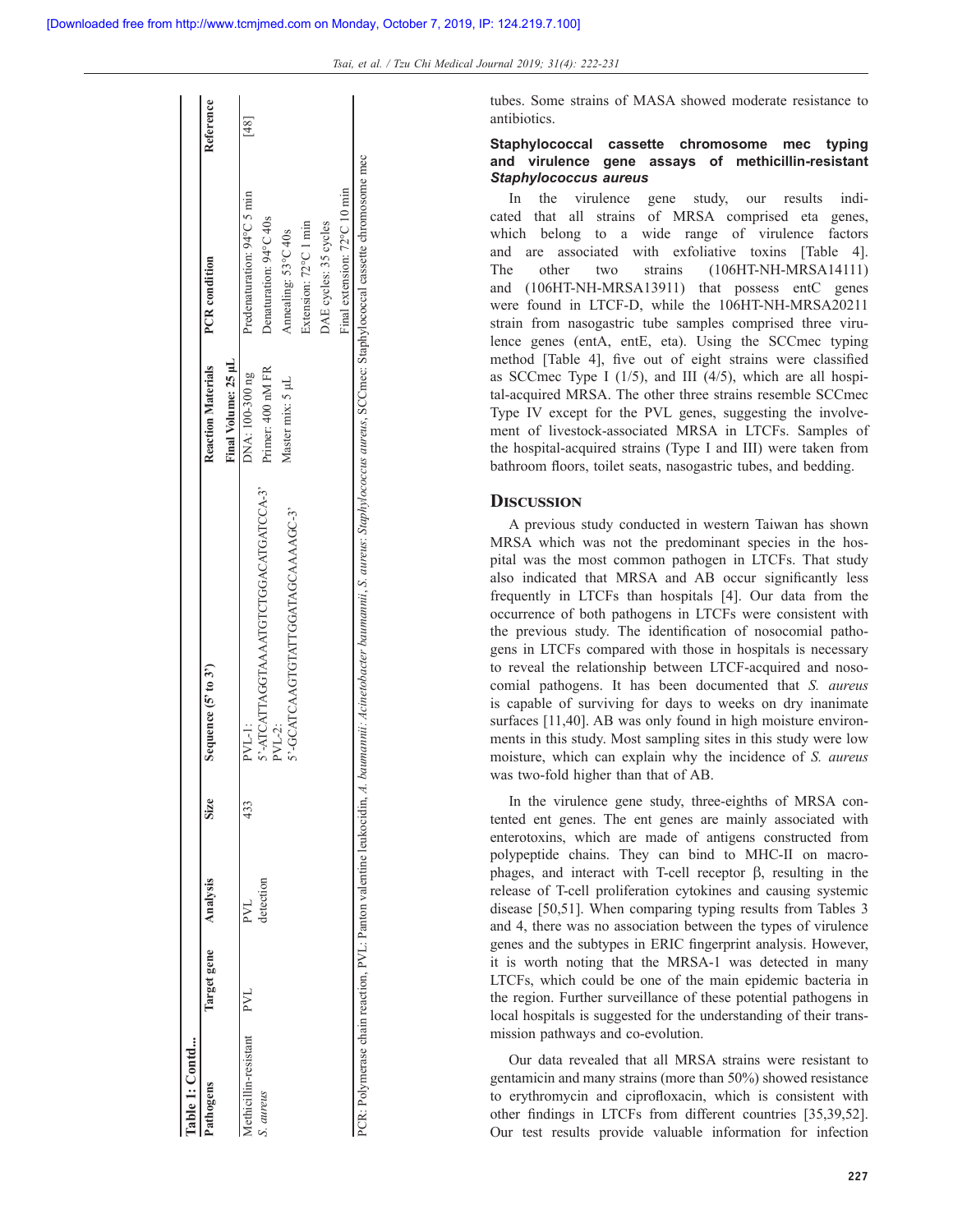|               | THAT IT IN A CALL AND A HIGH AND CONTAINING THAT CARD AND A CALL AND A COMMON AND A CALL AND A CALL AND A CALL AND A CALL AND AND A CALL AND AND A CALL AND A CALL AND A CALL AND A CALL AND A CALL AND A CALL AND A CALL AND |         |         |       |
|---------------|-------------------------------------------------------------------------------------------------------------------------------------------------------------------------------------------------------------------------------|---------|---------|-------|
|               | or moist samples in long-term care facilities of Eastern Taiwan                                                                                                                                                               |         |         |       |
|               | Sample types MRSA (by medium cultivation method) MRSA (by isolation method) AB (by membrane filtration method) AB (by isolation method)                                                                                       |         |         |       |
| Total         | 8/154                                                                                                                                                                                                                         | 8/154   | 4/154   | 3/154 |
|               | $5.2\%$                                                                                                                                                                                                                       | $5.2\%$ | $2.6\%$ | 1.9%  |
| Arid samples  | 1/75                                                                                                                                                                                                                          | 1/75    | 0/75    | 0/75  |
|               | $1.3\%$                                                                                                                                                                                                                       | 1.3%    | $0\%$   | $0\%$ |
| Moist samples | 7/79                                                                                                                                                                                                                          | 7/79    | 4/79    | 3/79  |
|               | 8.9%                                                                                                                                                                                                                          | 8.9%    | $5.1\%$ | 3.8%  |

**Table 2: The occurrences of methicillin resistant** *Staphylococcus aureus* **and** *Acinetobacter baumannii* **by various methods from arid** 

Environmental moist and arid samples of residences were subjected for testing of pathogens. MRSA: Methicillin-resistant *Staphylococcus aureus*, AB: *Acinetobacter baumannii*

**Table 3: The enterobacterial repetitive intergenic consensus typing and antibiotic susceptibility outcomes for** *Acinetobacter baumannii* **and methicillin resistant** *Staphylococcus aureus*

| $\mathbf{n}$  | Name                               | Location                                     | <b>ERIC</b> typing | <b>ERIC</b> pattern MW   | C | <b>CIP</b> | FEP | G |   | <b>SAM</b> | S/T |   | <b>MDR</b> |
|---------------|------------------------------------|----------------------------------------------|--------------------|--------------------------|---|------------|-----|---|---|------------|-----|---|------------|
|               | 106HT-NH-AB05811                   | LTCF B- washbasins                           | $AB-1$             | 847, 912, 1481           |   |            | S   | S | S | S          | S   | S | X          |
|               | 106HT-NH-AB09211                   | LTCF C- drinking fountain                    | $AB-2$             | 560, 857, 1068, 1496     | ۰ | S          | S   | S | S | S          | S   | S | X          |
| 3             | 106HT-NH-AB16711                   | LTCF D- drinking fountain                    | $AB-3$             | 857, 1073, 1240, 1507    | ٠ | S          | S   | S | S | S          | S   | S | X          |
|               | 106HT-NH-MRSA03411                 | LTCF B-bathrooms                             | MRSA-1             | 166, 204, 384, 1032      | S | R          | S   | S | R | S          | S   | R | V          |
|               | 106HT-NH-MRSA12411                 | LTCF D-stool seats                           | MRSA-2             | 154, 1035                | S | S          | S   | R | R | S          | S   |   | X          |
| $\mathcal{F}$ | 106HT-NH-MRSA13911                 | LTCF D- bathrooms                            | MRSA-1             | 157, 200, 381, 1045      | S | R          | S   | R | R | S          | S   | S | V          |
| 4             | 106HT-NH-MRSA14111                 | LTCF D- stool seats                          | MRSA-3             | 146, 193, 370, 549, 1062 | S | R          |     | R | R | S          | S.  | R | V          |
| 5             | 106HT-NH-MRSA17411 LTCF E- bedding |                                              | MRSA-1             | 144, 185, 352, 1057      |   | R          |     |   | R | S          | S   | R |            |
| 6             |                                    | 106HT-NH-MRSA19811 LTCF B- nasogastric tubes | MRSA-4             | 156, 197, 1022           | S | S          | S   | S | R | S          | S   |   | X          |
|               | 106HT-NH-MRSA20011                 | LTCF B- nasogastric tubes                    | MRSA-5             | 151, 189, 776, 994       |   | S          | S   | S | R | S          | S   | S | X          |
| 8             |                                    | 106HT-NH-MRSA20211 LTCF B- nasogastric tubes | MRSA-6             | 161.981                  | S |            | R   | R | R | S          | R   | R | V          |

C: Chloramphenicol, CIP: Ciprofloxacin, DA: Clindamycin, E: Erythromycin, FEP: Cefepime, G: Gentamicin, I: Imipenem, SAM: Ampicillin-sulbactam, S/T: Sulfamethoxazole-trimethoprim, T: Tetracycline, LTCF: Long-term care facilities, AB: *Acinetobacter baumannii*, MRSA: Methicillin resistant *Staphylococcus aureus*, ERIC: Enterobacterial repetitive intergenic consensus, MDR: Multidrug resistant

| Table 4: The staphylococcal cassette chromosome mec typing and virulence gene assays of methicillin resistant |
|---------------------------------------------------------------------------------------------------------------|
| Staphylococcus aureus strain isolated from long-term care facilities                                          |

| n              | Name               | Location                  | <b>Oliveira SSCmec</b> | <b>Asghar PVL</b> | Virulence gene          |
|----------------|--------------------|---------------------------|------------------------|-------------------|-------------------------|
|                | 106HT-NH-MRSA03411 | LTCF B- bathrooms         | Ш                      |                   | eta                     |
| 2              | 106HT-NH-MRSA12411 | LTCF D-stool seats        | IV                     |                   | eta                     |
| 3              | 106HT-NH-MRSA13911 | LTCF D- bathrooms         |                        |                   | entC, eta               |
| $\overline{4}$ | 106HT-NH-MRSA14111 | LTCF D- stool seats       | Ш                      |                   | entC, eta               |
| 5              | 106HT-NH-MRSA17411 | LTCF E-bedding            | Ш                      |                   | eta                     |
| 6              | 106HT-NH-MRSA19811 | LTCF B- nasogastric tubes | IV                     |                   | eta                     |
|                | 106HT-NH-MRSA20011 | LTCF B- nasogastric tubes | IV                     |                   | eta                     |
| 8              | 106HT-NH-MRSA20211 | LTCF B- nasogastric tubes | Ш                      |                   | $entA$ , $entE$ , $eta$ |

HA-MRSA: Oliveira SSCmec I, II, III without PVL genotype, CA-MRSA: Oliveira SSCmec IV, V with PVL genotype, LA-MRSA: Oliveira SSCmec IV, V without PVL genotype. PVL: Panton valentine leukocidin

control for LTCFs in eastern Taiwan. A long-term surveillance and clearance system is urgently needed to prevent the occurrence of drug-resistant pathogens, as residents of LTCFs are elderly and some are immunocompromised. Environmental studies of LTCFs and their personnel are limited in Taiwan. A recent investigation of nosocomial pathogens in LTCF personnel and environments in western Taiwan revealed that the occurrence of nosocomial pathogens was significantly higher in the personnel than in LTCF environments [4]. In the study, there was a quantitative parallel relationship between samples from the bodies of personnel and their residences, suggesting a close relationship between infection in a person and contamination from the environment. In addition, the majority of MRSA belong to strains in the multidrug-resistant category. Together with our finding, these results imply that antibiotic-resistant bacteria are the predominant species in LTCFs, possibly due to the abuse of antibiotics in our health-care system. The relationship between nosocomial and LTCF-associated infections is not entirely clear, and the role of LTCF environments in the preferential selection of bacterial growth needs to be determined. Future studies should compare the typing of pathogens in district hospitals and surrounding LTCFs.

MRSA was identified as a hospital-acquired infection but has developed into an endemic species and is now community-acquired. A rapid molecular beacon real-time PCR assay for SCCmec typing for MRSA has been developed [53]. This assay is able to discriminate community-acquired MRSA (Type IV) from hospital-acquired MRSA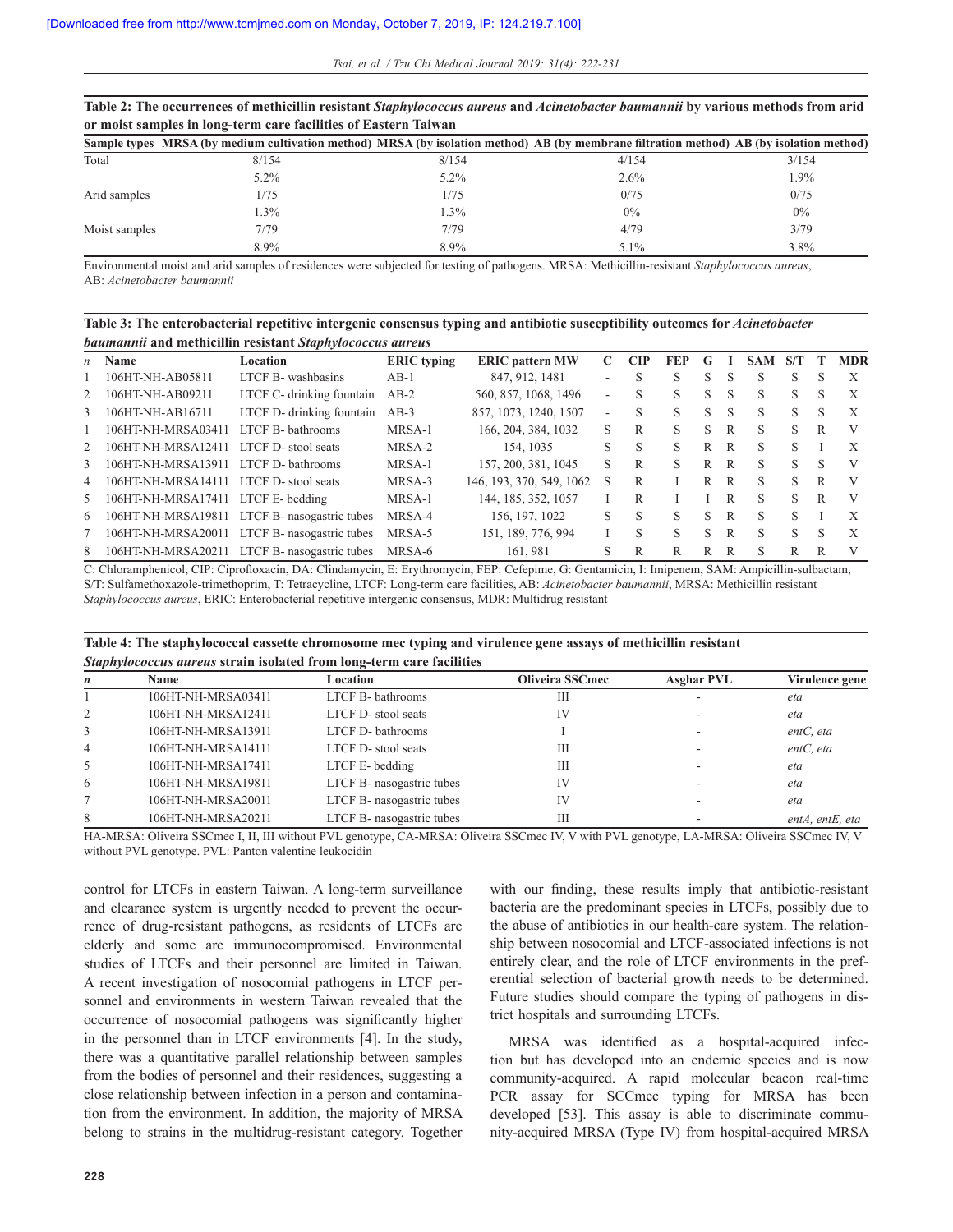(Types I–III) [47]. Descriptive research covering many countries in Asia has shown that Type III SCCmec was the dominant strain in hospital-acquired MRSA in most countries except for Japan and South Korea [54]. A later study from Taiwan confirmed this [55]. An investigation in medical centers in Taiwan, including Tzu Chi General Hospital, showed that 55% of a total of 561 isolates of MRS were SCCmec Type III [56]. Our results of SCCmec typing imply that the majority of MRSA in LTCFs in eastern Taiwan originate from local hospitals. Livestock-associated MRSA was also isolated in this study, suggesting contamination from the local husbandry industry. Further studies are needed to confirm the geographical relationship of transmission routes. Community-acquired MRSA was not detected in this study, further leading to an association of hospital-acquired MRSA with LTCFs in Eastern Taiwan.

Our antibiotic sensitivity tests showed most AB strains were sensitive to antibiotics. Our previous study showed that most environmental AB strains, which differ from nosocomial species, are drug sensitive. Only about 5% of them were tetracycline resistant. This study revealed that AB strains from LTCFs were sensitive to all antibiotics, a distinctive feature of drug resistance different from nosocomial species. The evidence implied that the AB bacteria isolated from LTCFs was not transferred from medical institutions by patients and may come from an outdoor environment. This study is consistent with our previous surveillance in an aquatic environment and is not consistent with other studies conducted in hospitals [57-59], which imply the AB isolates in this study may have come from contamination from a local aquatic environment. The MRSA isolates have the same features as hospital-acquired MRSA in antimicrobial susceptibility tests, such as resistance to ciprofloxacin and gentamicin; and in SCCmec typing [56,60], hospital-acquired MRSA-6 was isolated from nasogastric tubes, suggesting an association of drug-resistant strains in LTCF residents with frequent contact with nosocomial strains from hospitals. Some strains of MASA showed moderate resistance to antibiotics, similar to the strains isolated from hospitals, indicating a potential of MRSA propagation from local hospitals. Further investigations are necessary to identify the origins of multidrug-resistant strains of MRSA in LTCFs in eastern Taiwan. It is most likely that the MRSA isolates in this study originated from hospitals. Nevertheless, more studies are required to support this conclusion.

#### **Conclusion**

We conclude that of MRSA occurs at relatively higher rates than AB bacteria in LTFCs with about 5% of isolates in this study containing MRSA and 2% containing AB. The AB strains, which were detected mainly in aquatic environments, are more diverse, while MRSA-1 is more common in strains at LTCFs in Eastern Taiwan area.

There was no correlation between genotyping and drug resistance or toxicity genes of bacteria. All MRSA strains contained the eta gene in virulence genes analysis. This gene is mainly associated with exfoliative toxins. In the isolates for drug resistance, our data showed that three strains of AB bacteria and eight strains of MRSA were isolated from the environment in LTFCs. Among them, the MRSA isolates had more pronounced drug resistance while the AB strains were more sensitive to antibiotic treatment, suggesting the AB strains migrated from the local environment, whereas the MRSA strains originated from hospitals. Results of SCCmec typing assay of MRSA also favor a connection between LTCFs and hospitals. This study provides a theoretical basis for enforcement of quarantine policies and procedures in LTCFs for patients returning from hospitals.

#### **Financial support and sponsorship**

This project was supported by the Ministry of Science and Technology of Taiwan (MOST 106-2116-M-194 -013) and the Buddhist Tzu Chi General Hospital, Hualien, Taiwan (TCRD106-37).

### **Conflicts of interest**

There are no conflicts of interest.

#### **References**

- 1. Backhaus R, van Rossum E, Verbeek H, Halfens RJ, Tan FE, Capezuti E, et al. Relationship between the presence of baccalaureate-educated RNs and quality of care: A cross-sectional study in Dutch long-term care facilities. BMC Health Serv Res 2017;17:53.
- 2. Choe K, Kang H, Lee A. Barriers to ethical nursing practice for older adults in long-term care facilities. J Clin Nurs 2018;27:1063-72.
- 3. Costantini VP, Cooper EM, Hardaker HL, Lee LE, Bierhoff M, Biggs C, et al. Epidemiologic, virologic, and host genetic factors of norovirus outbreaks in long-term care facilities. Clin Infect Dis 2016;62:1-10.
- 4. Lee CM, Lai CC, Chiang HT, Lu MC, Wang LF, Tsai TL, et al. Presence of multidrug-resistant organisms in the residents and environments of long-term care facilities in Taiwan. J Microbiol Immunol 2017;50:133-44.
- 5. Harris-Kojetin L, Sengupta M, Park-Lee E, Valverde R. Long-term care services in the United States: 2013 overview. Vital Health Stat 3 2013;37:1-107.
- 6. Costantini M, Donisi PM, Turrin MG, Diana L. Hospital acquired infections surveillance and control in intensive care services. Results of an incidence study. Eur J Epidemiol 1987;3:347-55.
- 7. Ferrer M, Valencia M, Torres A. Management of ventilator-associated Pneumonia. Yearbook of Intensive Care and Emergency Medicine. Berlin, Heidelberg: Springer; 2008.
- 8. Chaudhary BL, Srivastava S, Singh BN, Shukla S. Nosocomial infection due to multidrug resistant (MDR) *Escherichia coli* and *Klebsiella pneumoniae* in intensive care unit. Int J Curr Microbiol App Sci 2014;3:630-5.
- 9. Eriksen HM, Iversen BG, Aavitsland P. Prevalence of nosocomial infections and use of antibiotics in long-term care facilities in Norway, 2002 and 2003. J Hosp Infect 2004;57:316-20.
- 10. Golliot F, Astagneau P, Cassou B, Okra N, Rothan-Tondeur M, Brücker G*.* Nosocomial infections in geriatric long-term-care and rehabilitation facilities: Exploration in the development of a risk index for epidemiological surveillance. Infect Control Hosp Epidemiol 2001;22:746-53.
- 11. Hota B. Contamination, disinfection, and cross-colonization: Are hospital surfaces reservoirs for nosocomial infection? Clin Infect Dis 2004;39:1182-9.
- 12. Taiwan CF. Nosocomial Infections Surveillance System. Taiwan: Centers for Disease Control; 2008.
- 13. Boucher HW, Talbot GH, Bradley JS, Edwards JE, Gilbert D, Rice LB, et al. Bad bugs, no drugs: No ESKAPE! An update from the infectious diseases society of America. Clin Infect Dis 2009;48:1-2.
- 14. Rice LB. Federal funding for the study of antimicrobial resistance in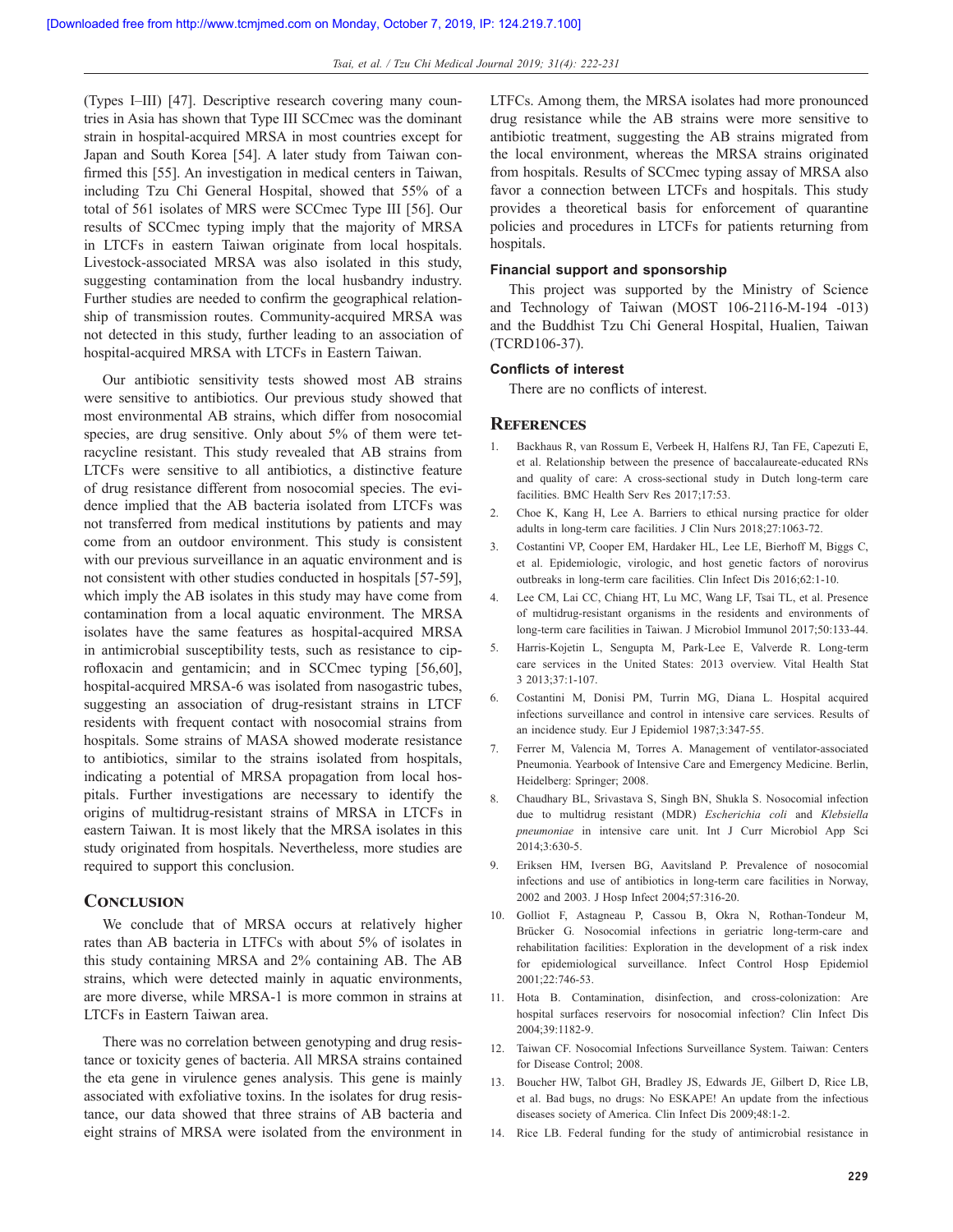*Tsai, et al. / Tzu Chi Medical Journal 2019; 31(4): 222-231*

nosocomial pathogens: No ESKAPE. J Infect Dis 2008;197:1079-81.

- 15. Rice LB. Progress and challenges in implementing the research on ESKAPE pathogens. Infect Control Hosp Epidemiol 2010;31 (Suppl 1):S7-10.
- 16. Hollis RJ, Barr JL, Doebbeling BN, Pfaller MA, Wenzel RP. Familial carriage of methicillin-resistant *Staphylococcus aureus* and subsequent infection in a premature neonate. Clin Infect Dis 1995;21:328-32.
- 17. Fridkin SK, Hageman J, McDougal LK, Mohammed J, Jarvis WR, Perl TM, et al. Epidemiological and microbiological characterization of infections caused by *Staphylococcus aureus* with reduced susceptibility to vancomycin, United States, 1997-2001. Clin Infect Dis 2003;36:429-39.
- 18. Liñares J. The VISA/GISA problem: Therapeutic implications. Clin Microbiol Infect 2001;7 (Suppl 4):8-15.
- 19. Peleg AY, Seifert H, Paterson DL. *Acinetobacter baumannii*: Emergence of a successful pathogen. Clin Microbiol Rev 2008;21:538-82.
- 20. Falagas ME, Kopterides P. Risk factors for the isolation of multi-drug-resistant *Acinetobacter baumannii* and *Pseudomonas aeruginosa*: A systematic review of the literature. J Hosp Infect 2006;64:7-15.
- 21. Fournier PE, Richet H. The epidemiology and control of *Acinetobacter baumannii* in health care facilities. Clin Infect Dis 2006;42:692-9.
- 22. Hsueh PR, Teng LJ, Chen CY, Chen WH, Yu CJ, Ho SW, et al*.* Pandrug-resistant *Acinetobacter baumannii* causing nosocomial infections in a university hospital, Taiwan. Emerg Infect Dis 2002;8:827-32.
- 23. Dijkshoorn L, Nemec A, Seifert H. An increasing threat in hospitals: Multidrug-resistant *Acinetobacter baumannii.* Nat Rev Microbiol 2007;5:939-51.
- 24. Chemaly RF, Simmons S, Dale C Jr, Ghantoji SS, Rodriguez M, Gubb J, et al*.* The role of the healthcare environment in the spread of multidrug-resistant organisms: Update on current best practices for containment. Ther Adv Infect Dis 2014;2:79-90.
- 25. Hübner NO, Dittmann K, Begunk R, Kramer A; Action Group Infection Prevention (AGIP). Infection control measures and prevalence of multidrug-resistant organisms in non-hospital care settings in Northeastern Germany: Results from a one-day point prevalence study. J Hosp Infect 2017;97:234-40.
- 26. Jans B, Schoevaerdts D, Huang TD, Berhin C, Latour K, Bogaerts P, et al. Epidemiology of multidrug-resistant microorganisms among nursing home residents in Belgium. PLoS One 2013;8:e64908.
- 27. Ludden C, Cormican M, Austin B, Morris D. Rapid environmental contamination of a new nursing home with antimicrobial-resistant organisms preceding occupation by residents. J Hosp Infect 2013;83:327-9.
- 28. Murphy CR, Eells SJ, Quan V, Kim D, Peterson E, Miller LG, et al. Methicillin-resistant *Staphylococcus aureus* burden in nursing homes associated with environmental contamination of common areas. J Am Geriatr Soc 2012;60:1012-8.
- 29. Mortensen E, Trivedi KK, Rosenberg J, Cody SH, Long J, Jensen BJ, et al. Multidrug-resistant *Acinetobacter baumannii* infection, colonization, and transmission related to a long-term care facility providing subacute care. Infect Control Hosp Epidemiol 2014;35:406-11.
- 30. Manzur A, Gudiol F. Methicillin-resistant *Staphylococcus aureus* in long-term-care facilities. Clin Microbiol Infect 2009;15 (Suppl 7):26-30.
- 31. Raab U, Kahlau D, Wagenlehner F, Reischl U, Ehrenstein V, Lehn N, et al. Prevalence of and risk factors for carriage of panton-valentine leukocidin-positive methicillin-resistant *Staphylococcus aureus* among residents and staff of a German nursing home. Infect Control Hosp Epidemiol 2006;27:208-11.
- 32. von Baum H, Schmidt C, Svoboda D, Bock-Hensley O, Wendt C. Risk factors for methicillin-resistant *Staphylococcus aureus* carriage in residents of German nursing homes. Infect Control Hosp Epidemiol 2002;23:511-5.
- 33. Ito T, Hiramatsu K, Oliveira DC, de Lencastre H, Zhang KY,

Westh H, et al. Classification of staphylococcal cassette chromosome mec (SCCmec): Guidelines for reporting novel SCCmec elements. Antimicrob Agents Chemother 2009;53:4961-7.

- 34. Kwon NH, Park KT, Moon JS, Jung WK, Kim SH, Kim JM, et al*.* Staphylococcal cassette chromosome mec (SCCmec) characterization and molecular analysis for methicillin-resistant *Staphylococcus aureus*  and novel SCCmec subtype IVg isolated from bovine milk in Korea. J Antimicrob Chemother 2005;56:624-32.
- 35. Peng Q, Hou B, Zhou SQ, Huang YC, Hua DX, Yao F, et al. Staphylococcal cassette chromosome mec (SCCmec) analysis and antimicrobial susceptibility profiles of methicillin-resistant *Staphylococcus aureus* (MRSA) isolates in a teaching hospital, Shantou, China. Afr J Microbiol Res 2010;4:844-8.
- 36. Jayaweera JA, Kumbukgolla WW. Antibiotic resistance patterns of methicillin-resistant *Staphylococcus aureus* (MRSA) isolated from livestock and associated farmers in Anuradhapura, Sri Lanka. Germs 2017;7:132-9.
- 37. Armstrong-Evans M, Litt M, McArthur MA, Willey B, Cann D, Liska S, et al. Control of transmission of vancomycin-resistant *Enterococcus faecium* in a long-term-care facility. Infect Control Hosp Epidemiol 1999;20:312-7.
- 38. Chenoweth CE, Bradley SF, Terpenning MS, Zarins LT, Ramsey MA, Schaberg DR, et al. Colonization and transmission of high-level gentamicin-resistant enterococci in a long-term care facility. Infect Control Hosp Epidemiol 1994;15:703-9.
- 39. Denis O, Jans B, Deplano A, Nonhoff C, De Ryck R, Suetens C, et al*.* Epidemiology of methicillin-resistant *Staphylococcus aureus* (MRSA) among residents of nursing homes in Belgium. J Antimicrob Chemother 2009;64:1299-306.
- 40. Kramer A, Schwebke I, Kampf G. How long do nosocomial pathogens persist on inanimate surfaces? A systematic review. BMC Infect Dis 2006;6:130.
- 41. Brakstad OG, Aasbakk K, Maeland JA. Detection *Staphylococcus aureus* by polymerase chain reaction amplification of the nuc gene. J Clin Microbiol 1992;30:1654-60.
- 42. Sakoulas G, Gold HS, Venkataraman L, DeGirolami PC, Eliopoulos GM, Qian Q, et al*.* Methicillin-resistant *Staphylococcus aureus*: Comparison of susceptibility testing methods and analysis of mecA-positive susceptible strains. J Clin Microbiol 2001;39:3946-51.
- 43. Chen TL, Siu LK, Wu RC, Shaio MF, Huang LY, Fung CP, et al. Comparison of one-tube multiplex PCR, automated ribotyping and intergenic spacer (ITS) sequencing for rapid identification of *Acinetobacter baumannii*. Clin Microbiol Infect 2007;13:801-6.
- 44. Rivera IG, Chowdhury MA, Huq A, Jacobs D, Martins MT, Colwell RR. Enterobacterial repetitive intergenic consensus sequences and the PCR to generate fingerprints of genomic DNAs from vibrio cholerae O1, O139, and non-O1 strains. Appl Environ Microbiol 1995;61:2898-904.
- 45. Soni DK, Singh RK, Singh DV, Dubey SK. Characterization of listeria monocytogenes isolated from ganges water, human clinical and milk samples at Varanasi, India. Infect Genet Evol 2013;14:83-91.
- 46. Oliveira DC, de Lencastre H. Multiplex PCR strategy for rapid identification of structural types and variants of the mec element in methicillin-resistant *Staphylococcus aureus*. Antimicrob Agents Chemother 2002;46:2155-61.
- 47. Zhang K, McClure JA, Elsayed S, Louie T, Conly JM. Novel multiplex PCR assay for characterization and concomitant subtyping of staphylococcal cassette chromosome mec types I to V in methicillin-resistant *Staphylococcus aureus*. J Clin Microbiol 2005;43:5026-33.
- 48. Asghar AH. Molecular characterization of methicillin-resistant *Staphylococcus aureus* isolated from tertiary care hospitals. Pak J Med Sci 2014;30:698-702.
- 49. Imani Fooladi AA, Ashrafi E, Tazandareh SG, Koosha RZ, Rad HS,